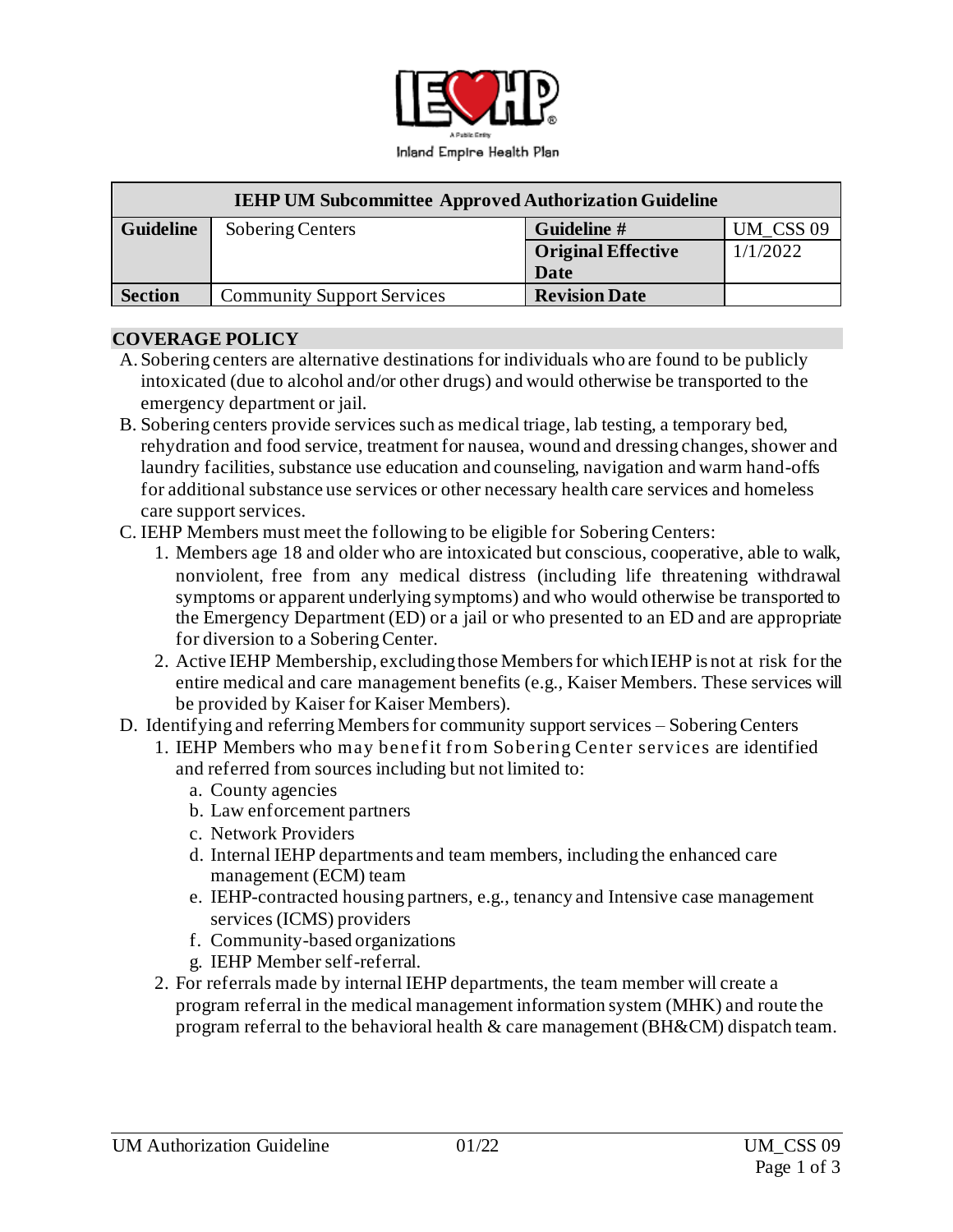- 3. When utilizing a Sobering Center, direct coordination with the county behavioral health agency is required and warm hand-offs for additional behavioral health services are strongly encouraged.
- 4. This service also includes screening and linkage to ongoing supportive services such as follow-up mental health and substance use disorder treatment and housing options, as appropriate.
- 5. Note: For any non-ECM enrolled Member referred to community support services, the BH & CM dispatch team will need to assess Member for ECM eligibility and facilitate the handoff to the ECM team.
- 6. Members must verbally consent to receiving community support services and once services are authorized, IEHP and the contracted community support service provider's will adhere to a "closed-loop" referral system, which will include following up with the Member to ensure that services were received.
- E. Presumptive Authorization
	- 1. Sobering Center services may necessitate an authorization decision being made within 24 hours or less. For example, a Member may require an authorization for a 24-hour sobering center stay in lieu of an ED visit.
	- 2. If a community support services provider believes that the IEHP Member meets eligibility criteria for a Sobering Center and the need for the service occurs outside of normal IEHP business hours, the referring provider can notify IEHP the next business day. The referring provider can consider the Member pre-authorized for Sobering Center services for a period of less than 24 hours immediately and begin providing services to the Member.

### **COVERAGE LIMITATIONS AND EXCLUSIONS**

- A.This service is covered for a duration of less than 24 hours
- B. Individuals may not be receiving duplicative support from other State, local or federally funded programs, which should always be considered first, before using Medi-Cal funding

# **ADDITIONAL INFORMATION**

 $N/A$ 

# **CLINICAL/REGULATORY RESOURCE**

California Advancing and Innovating Medi-Cal Proposal (CalAIM) is an initiative by the Department of Health Care Services (DHCS) to improve the quality of life and health outcomes of Medi-Cal beneficiaries. A key feature of CalAIM is the introduction of a menu of In Lieu of Services (ILOS), medically appropriate and cost-effective alternatives to services covered under the State Plan. Federal regulation allows states to permit Medicaid managed care organizations to offer ILOS as an option to Members (Code of Federal Regulations).

### **DEFINITION OF TERMS**

Intoxication – the condition of having physical or mental control markedly diminished by the effects of alcohol or drugs.

### **REFERENCES**

State of California-Health and Human Services Agency, Department of Health Care Services, 2021. Medi-Cal In Lieu of Services (ILOS) Policy Guide, III. In Lieu of Services-Service